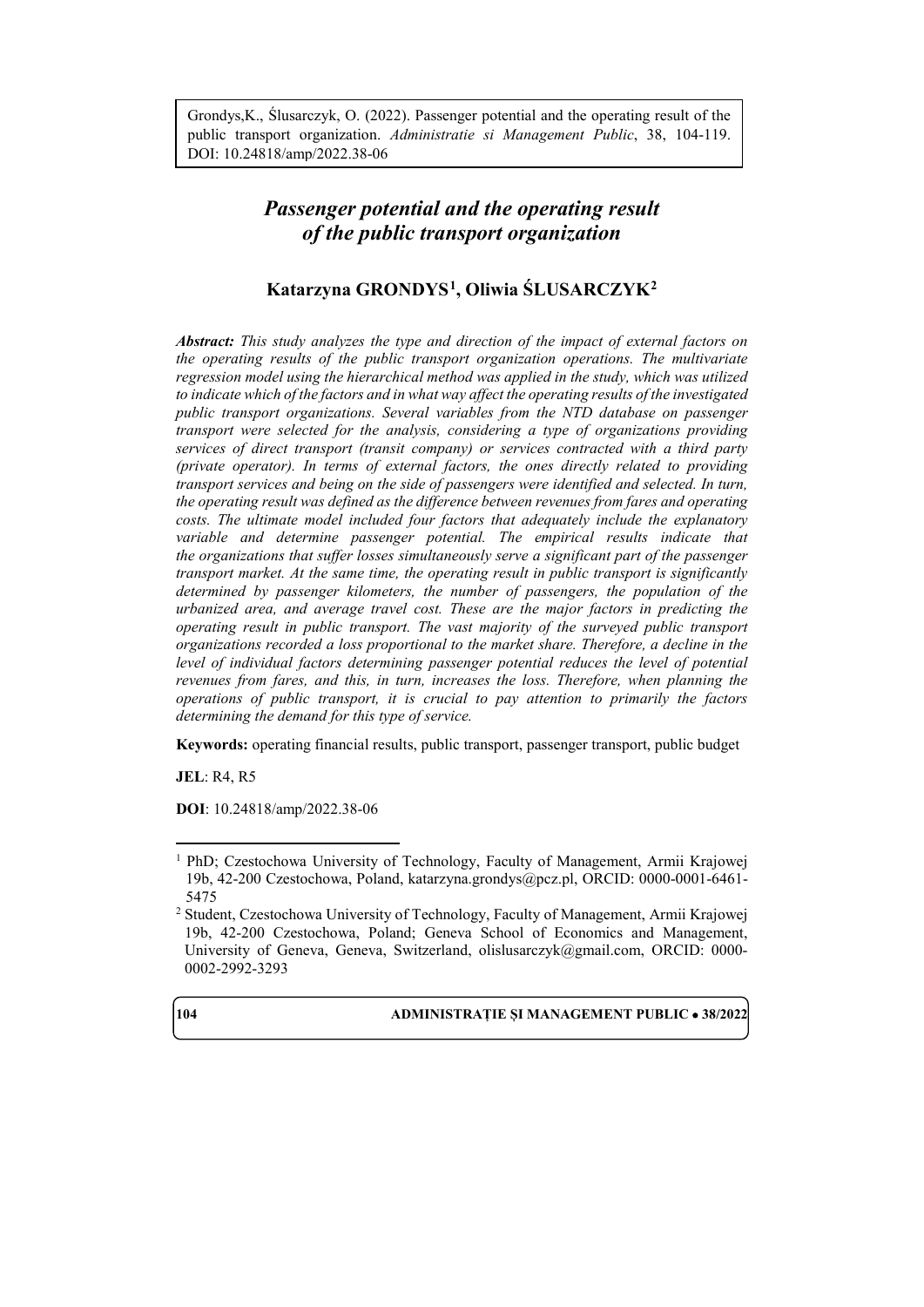#### **Introduction**

An important role in the development of public transport is played by creating an effective system of public transport contributing to a sustainable improvement in the quality of life of society on a local, regional, and national level (Stjernborg & Mattisson, 2016; Buzási et al., 2015; Chen & Hisham Hashima, 2016). Hence, the extent of public transport is not limited only to cities but to entire urbanized areas (over 50% of the world population live in urbanized areas) (World Urbanization Prospects, 2019). This system is shaped, among others, based on economic solutions and social expectations. Therefore, the shape of the public transport network is the result of the impact of many needs and the possibilities of their implementation, while these processes occur in parallel and affect transport services (Pavol et al., 2018).

Public transport satisfies certain transport needs, using various branches and means of transport available in the specific geographical area. Well-targeted investments and the accessibility of infrastructure encourage the use of public transport and simultaneously contribute to an improvement in the economic condition of the served areas and transport organizers (Basso & Silva, 2014). A. Ardila-Gomez and A. Ortegon-Sanchez (2016) claim that public transport is of crucial importance for economic development and an improvement in the quality of life of citizens by providing access to places and activities for work, and education, services, or leisure. Moreover, O. Oliinyk et al. (2021) claim that providing high quality and inexpensive public transport system requires striving for a financial balance, which means that revenues must be sufficient to cover new infrastructure investments while financing the maintenance and exploitation of the existing assets and services.

At the same time, revenues from ticket fares very often do not cover the marginal cost of providing the service (Holmgren, 2014). This is particularly beneficial for passengers who need transport in a specific area. The positive operating result of the public transport organization operations is determined by fixed and variable costs, the tariff setting policy, or competition from private vehicles, especially in sparsely populated areas (Hörcher &Tirachini, 2021). Therefore, further research focuses on the identification and assessment of factors relating to the demand for public transport services, influencing the level of revenues and operating costs in the order of significance of their impact. It is assumed that isolating some significant factors in predicting the level of the operating result will increase the impact of the public transport organization on the level of the generated profit or reduce its loss.

### **1. Literature review**

Public collective transport has been losing popularity for years. Travelers less and less often choose this mode of transport to move in urban and non-urban areas, despite the growing population of global economies. The most important function of public collective transport is to provide a transport service to a group of people. This function determines the efficiency of the transport system in relation to the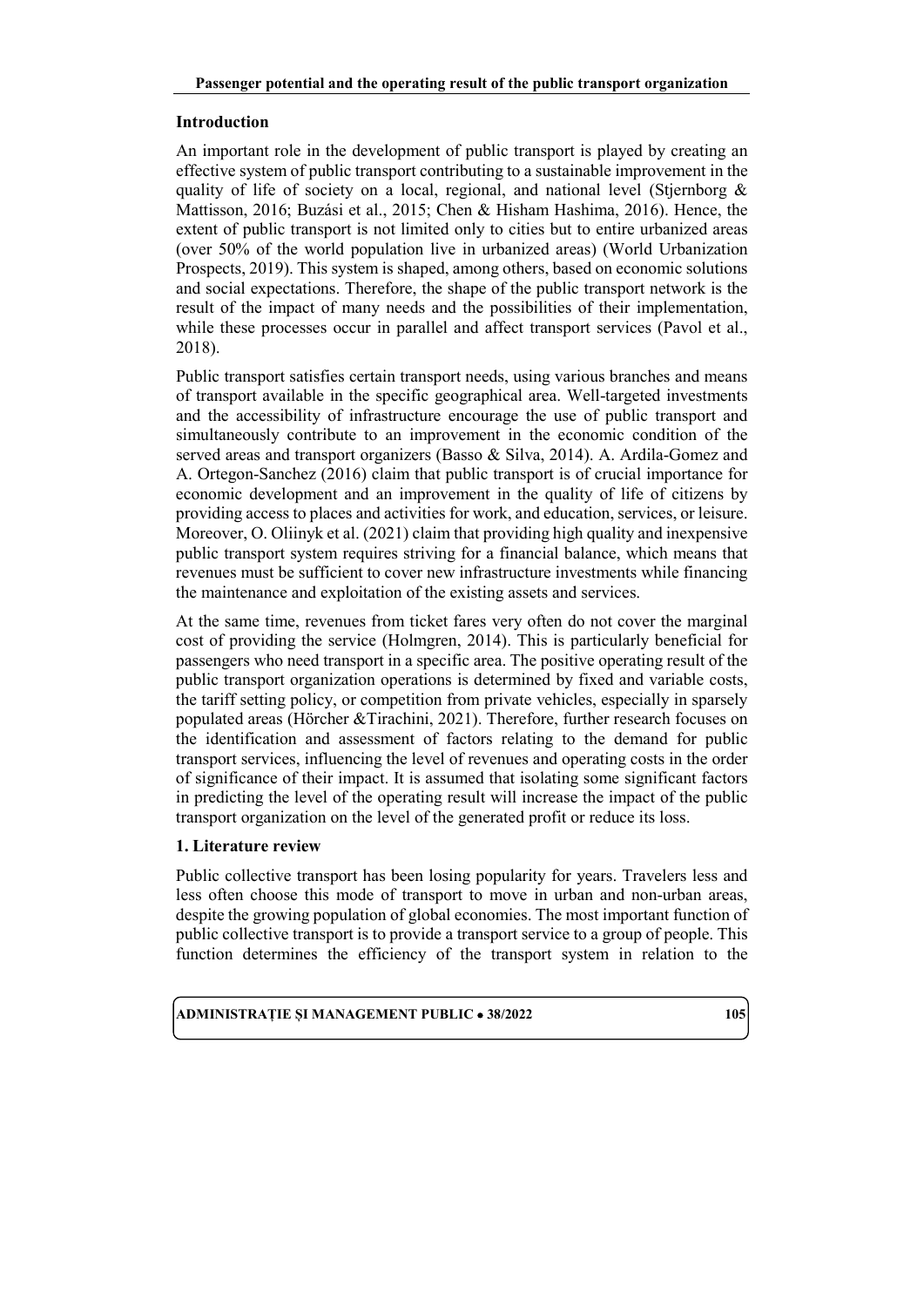achievement of public objectives (Yankevich, 2019). The second very important function is to stimulate the development of a certain area by developing the supply of transport services and accessibility to places. An effectively operating and developed public transport system should meet the challenges of constantly increasing availability in time and the space of transport services, the need to develop intermodal transport as well as challenges of reducing transport costs (Setamanit, 2019). The implementation of individual challenges results from specific conditions. They, among others, refer to the quality of infrastructure, efficient organization of processes, and relevant resources (Martinez &Viegas, 2017).

The application of principles of logistics in public transport allows for continuous optimization of transport processes understood as the participation of operators and structural objects in the process of providing all transport services (Sałek, 2021; Poliak et al., 2018). The logistic approach during the development of the technical infrastructure of passenger transport consists primarily of the shortest possible connections between the main locations where passenger flows are generated (Xu et al., 2013; Chen et al., 2018). The logistic approach to management by means of passenger flows requires the combination of separate elements of the transport process in a way that will be able to provide transport services at the highest possible quality level at the lowest possible costs (Konecny et al., 2018). The proper management of this system is difficult and requires extensive knowledge of factors that have a significant impact on the most efficient implementation of the transport process and optimization of related costs (Boschman & Kwan, 2008; Vakula & Raviteja, 2017). On the other hand, understated fares, and public budget support help to reduce various external costs related to environmental pollution and the risk of accidents (Litman, 2022; Bayar et al., 2020). The financing of activities of public transport primarily needs to be dealt with by public local government budgets (Poliak et al., 2017; Trippner-Hrabi & Podgórniak-Krzykacz, 2018; Androniceanu et al., 2022).

There are many factors that affect the choice of means of public transport by potential passengers. They include, among others, availability, environmental aspects, infrastructure, or demographics of a specific area (Ryley et al., 2014; Mishchuk et al., 2019). The choice of the public means of transport is fairly stable in big cities, in particular, due to the growing daily mobility of inhabitants (Szołtysek, 2009; Pawlasova, 2015; Shen et al., 2016). In medium and small towns and villages, this positive trend is generally not present. This is mainly due to the often lower comfort of travel compared to passenger cars or the unpunctuality of public transport. There are also problems with safety and proneness to numerous disruptions in the smoothness of the transport process (Xylia & Silveira, 2017; Matei &Luca, 2022). All of this creates not a sufficiently positive image of collective public transport in society (Delbosc & Currie, 2011). Therefore, it is important to effectively encourage the use of public transport services in urban areas. Moreover, according to K. Janovská et al. (2021), there is a need in the public sector to change the approach to the effectiveness and financial management in the public sector, including public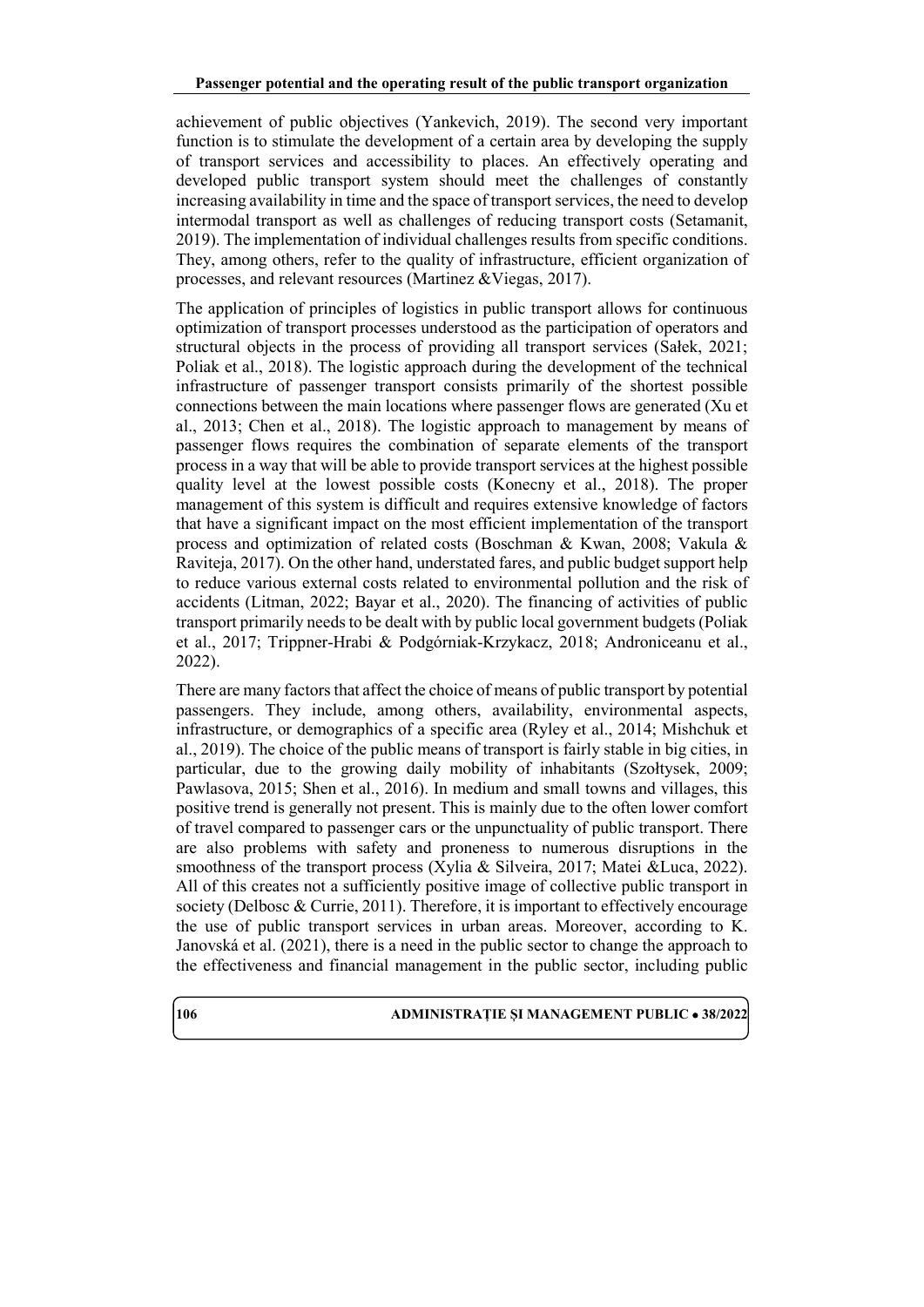transport to ensure maximum efficiency of services provided with the proper use of public funds.

The appropriate level of ticket fares in public transport and the number of passengers using this type of transport should at least reduce the final losses incurred by public transport organizers. Any additional financial resources generated, in turn, boost the development of cities and urban areas served by public transport. G.G Noja et al. (2021) indicated there is a strong positive relationship between public expenditure and economic and social development.

### **2. Research methodology**

### **2.1 Data source**

There are many definitions of the operating result in the literature. For the purposes of the research and on the basis of the available data, in this study, it is the difference between revenues from ticket fares and operating costs. Hence, it will relate to direct revenues and expenses from passenger services in both rail and road transport. The set of data used in the research came from the National Transit Database (NTD) and included current annual data on public transport broken down by the mode and type of service (NTD Data, 2020, https://www.transit.dot.gov/). All the reported data include:

- Directly Operated (DO) the service provided directly by the transit company
- Purchased Transportation (PT) the service contracted with a third party, usually a private operator.

The database included public means of both rail and road transport. All the analyzed data are quantitative. The preliminary database contained 2246 lines from which the entities inactive in the last analyzed year (which did not provide data) were removed. Subsequently, the lines with missing data were also removed. After cleaning the database, 884 lines remained for further analysis. In order to remove outliers, the boxplot of the standardized values of all the variables was generated (Figure 1).



**Figure 1. The boxplot of all the standardized observations**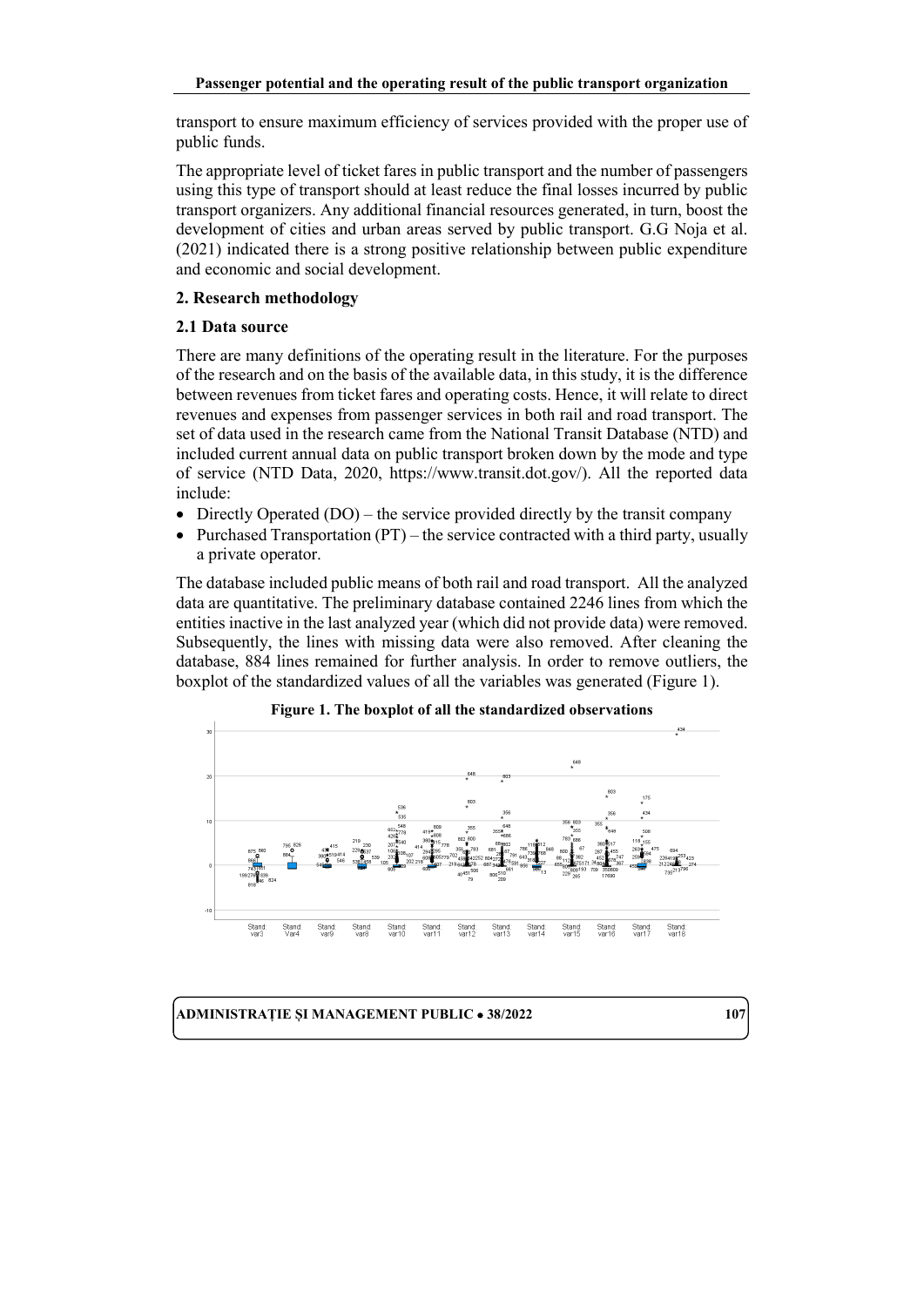According to the generated boxplot, which was the summary of the selected standardized variables, one may identify single observations, e.g., 648, 803, 434 etc., which should be excluded from the further study. In total, nine observations, which significantly stood out from the other data, were excluded. Finally, the analysis included 875 observations. The general characteristics of the research sample broken down by the structure of the surveyed public transport organizations are presented in Table 1.

| <b>Public transport organization</b>                         | <b>Market</b><br>share | Share in<br>the<br>number of | Share in<br>passenger<br>kilometers | Operating<br>result<br>[\$ million] |
|--------------------------------------------------------------|------------------------|------------------------------|-------------------------------------|-------------------------------------|
| City, County or Local Government<br>Unit or Department of    | 40.6                   | 30.93                        | 21.87                               | $-4060$                             |
| Independent Public Agency or<br>Authority of Transit Service | 52.6                   | 63.60                        | 72.19                               | $-11135$                            |
| MPO, COG or Other Planning                                   | 2.4                    | 0.25                         | 1.23                                | $-24$                               |
| Other Publicly Owned or Privately<br>Chartered Corporation   | 0.3                    | 1.61                         | 1.33                                | $-125$                              |
| Private Provider Reporting on<br>Behalf of a Public Entity   | 0.7                    | 0.05                         | 0.20                                | $-11$                               |
| Private-For-Profit Corporation                               | 0.2                    | 0.04                         | 0.26                                | 0.5                                 |
| Private-Non-Profit Corporation                               | 1.0                    | 0.07                         | 0.05                                | $-17$                               |
| State Government Unit or<br>Department of Transportation     | 1.1                    | 0.94                         | 1.32                                | -169                                |
| Subsidiary Unit of a Transit Agency,<br>Reporting Separately | 0.3                    | 1.85                         | 1.36                                | $-372$                              |
| University                                                   | 0.7                    | 0.66                         | 0.18                                | $\mathfrak{D}$                      |

**Table 1. Characteristics of organizations providing public transport services** 

When analyzing the results of public organizations in detail, it is observed that losses are suffered by the organizations that simultaneously have the largest share in serving the public transport market. In turn, profit is generated in the organizations with a smaller range. The organizations that generated a profit receive more revenue from passenger fares in relation to operating costs incurred. In the case of the other organizations, the number of passenger kilometers and the number of passengers ought to translate into an increase in the level of fares as well as more efficient management of expenses related to variable and fixed costs of the maintenance and use of transport infrastructure.

# **2.2 Research method**

In order to identify and select important factors influencing the operating result of public transport organizations, the multivariate regression model was used. Multiple regression is an extension of simple regression with one predictor and allows for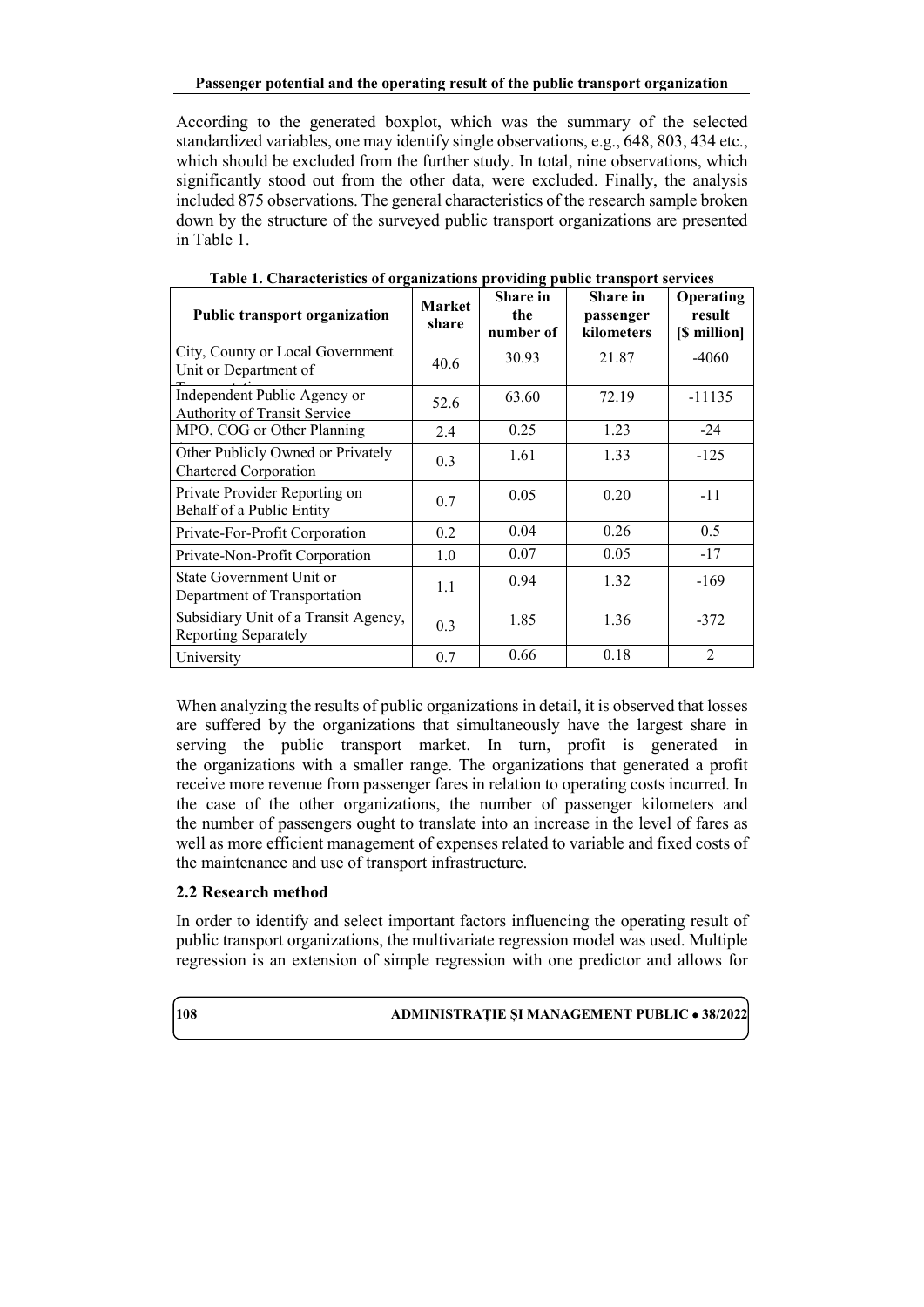verifying in what way several explanatory variables explain the dependent variable. This method makes it possible to determine the extent to which all the predictors together explain the variance of the results of the dependent variable. Moreover, it provides information on the relationship of each independent variable with the dependent variable. The general equation for multivariate regression (1) has the form (Alexopoulos, 2010):

$$
Y_i = b_0 + b_1 * x_1 + b_2 * x_2 + \ldots + b_i * x_i
$$
 (1)

In this equation,  $Y_i$  denotes the predicted value of the explained variable when considering the specific value of the first predictor  $X_1$ , the second predictor  $X_2$ ;  $b_0$ denotes the intersection of the regression plane with the axis Y, i.e., the predicted value of the dependent variable, when both predictors equal  $0. B_1$  and  $b<sub>2</sub>$  are the regression coefficients informing on how fast the value of the dependent variable changes along with an increase in the predictor by one unit.

In order to consider the strength of individual relationships of the independent variables (hereinafter called predictors), selected for the study with the dependent variable, the hierarchical regression model was used to increase the accuracy of prediction. Due to such a regression analysis, it is possible to obtain information on whether adding another predictor significantly improved the fit of the model, i.e., whether an increase in  $\mathbb{R}^2$  is significant. When adding another variable to the model, the value of the  $R<sup>2</sup>$  statistics always increases, therefore, it is worth verifying if the change is significant. In this way, individual factors, which, according to the r-Pearson testing, have the strongest links with the phenomenon considered, were successively introduced into the model.

# **3. Results**

# **3.1 Defining the model components**

In order to check in what way external factors influence the level of the operating result (profit or loss), the following set of final variables considered in the study was defined.

The dependent variable  $Y$  – the value of the variable of the operating result (Var19) calculated as the difference in revenues from fares and operating costs of the public transport organization in individual populated areas of the country.

The independent variables Xi, i.e., predictors, i.e.:

- 1. Population of the urbanized area (Var9) is expressed as the number of inhabitants living in the geographical space, mainly in the urban area.
- 2. Population of the area served by the organization (Var11) expressed as the number of inhabitants living in the geographical space, served by one of the public transport organizations.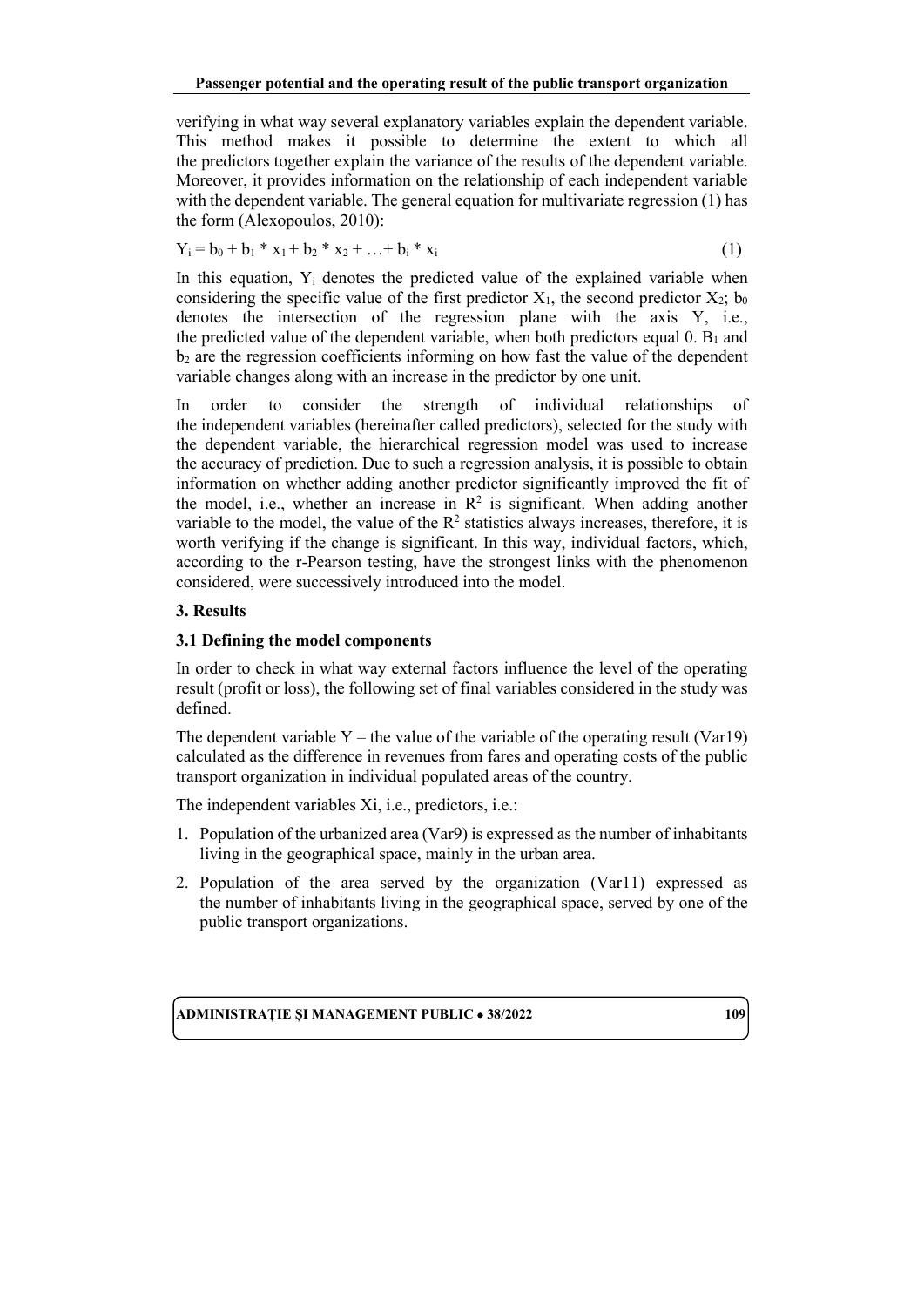- 3. Passenger kilometers (Var12) expressed as the number of passenger kilometers performed by means of passenger transport throughout the year.
- 4. Average Cost per Trip (Var17) expressed in dollars as the ratio of total operating costs to the number of unrelated passenger journeys.
- 5. Square kilometers of the urbanized area (Var8) is expressed as the number of kilometers of the surface of the urbanized area.
- 6. Square kilometers of the urbanized area served by one of the public transport organizations (Var10) is expressed as the number of kilometers of the surface of the urbanized area served by one of the public transport organizations.
- 7. Average Trip Length (Var14) is expressed as the ratio of passenger kilometers to the number of unrelated passenger journeys.

All the data are quantitative. Both the predictors and the dependent variable are expressed on a continuous quantitative scale.

# **3.2 Testing the theoretical assumptions**

The condition for applying multivariate regression is the lack of strong correlation between the individual predictors (Krzyśko & Waszak, 2013). For this purpose, the preliminary study of the correlation with the Pearson test was carried out. Both the significance of the relationship between single variables and the strength of the relationship is included in Table 2.

| Correlation                                           |                           |                          |                                          |                         |                                    |                                                    |                                                     |                                                             |                                 |                           |
|-------------------------------------------------------|---------------------------|--------------------------|------------------------------------------|-------------------------|------------------------------------|----------------------------------------------------|-----------------------------------------------------|-------------------------------------------------------------|---------------------------------|---------------------------|
|                                                       |                           | Operating<br>result      | Population<br>of an<br>urbanized<br>area | Passenger<br>kilometers | Average<br><b>Cost per</b><br>Trip | Square<br>kilometers<br>of an<br>urbanized<br>area | 'Square<br>kilometers<br>of an<br>urbanized<br>area | Populatio<br>n of the<br>area<br>served by<br>the<br>agency | Unlinked<br>Passeng<br>er Trips | Average<br>trip<br>length |
| Operating result (Var19)                              | Pearson's coefficient     | $\overline{\phantom{a}}$ |                                          |                         |                                    |                                                    |                                                     |                                                             |                                 |                           |
| Population of an urbanized                            | Pearson's coefficient     | $-277$                   |                                          |                         |                                    |                                                    |                                                     |                                                             |                                 |                           |
| ares (Var9)                                           | Significance (two-tailed) | .000                     |                                          |                         |                                    |                                                    |                                                     |                                                             |                                 |                           |
| Passenger kilometers                                  | Pearson's coefficient     | $-827$                   | .284                                     | $\sim$                  |                                    |                                                    |                                                     |                                                             |                                 |                           |
| (Var12)                                               | Significance (two-tailed) | .000                     | .000                                     |                         |                                    |                                                    |                                                     |                                                             |                                 |                           |
| Average Cost per Trip                                 | Pearson's coefficient     | $,133$ <sup>**</sup>     | $-.036$                                  | $-190^{11}$             | $\overline{\phantom{a}}$           |                                                    |                                                     |                                                             |                                 |                           |
| (Var17)                                               | Significance (two-tailed) | .000                     | .293                                     | .000                    |                                    |                                                    |                                                     |                                                             |                                 |                           |
| Square kilometers of an                               | Pearson's coefficient     | $-295$                   | .835"                                    | .297                    | 020                                |                                                    |                                                     |                                                             |                                 |                           |
| urbanized area (Var8)                                 | Significance (two-tailed) | .000                     | .000                                     | .000                    | 545                                |                                                    |                                                     |                                                             |                                 |                           |
| Square kilometers of the<br>area served by the agency | Pearson's coefficient     | $-.071$                  | .065                                     | .088 <sup>°</sup>       | $-.010$                            | $.112$ <sup>*</sup>                                | ۰.                                                  |                                                             |                                 |                           |
| (Var10)                                               | Significance (two-tailed) | .037                     | .055                                     | .009                    | .763                               | .001                                               |                                                     |                                                             |                                 |                           |
| Population of the area<br>served by the agency        | Pearson's coefficient     | $-399$ <sup>**</sup>     | .533"                                    | .436"                   | $-0.39$                            | $.504^{'''}$                                       | .379"                                               | ۰.                                                          |                                 |                           |
| (Var11)                                               | Significance (two-tailed) | .000                     | .000                                     | .000                    | 246                                | .000                                               | .000                                                |                                                             |                                 |                           |
| <b>Unlinked Passenger Trips</b>                       | Pearson's coefficient     | $-846$                   | .213                                     | .839                    | $-213$                             | ,217                                               | .017                                                | .269                                                        | $\overline{\phantom{a}}$        |                           |
| (Var13)                                               | Significance (two-tailed) | .000                     | .000                                     | .000                    | 000                                | .000                                               | .619                                                | .000                                                        |                                 |                           |
| Average trip length (Var14)                           | Pearson's coefficient     | $.100^{11}$              | .004                                     | .051                    | $-0.36$                            | .023                                               | .253                                                | $.216^{11}$                                                 | $-.122$                         |                           |
|                                                       | Significance (two-tailed) | .003                     | 917                                      | .129                    | .293                               | 498                                                | .000.                                               | .000                                                        | .000                            |                           |

**Table 2. Correlations between the variables considered**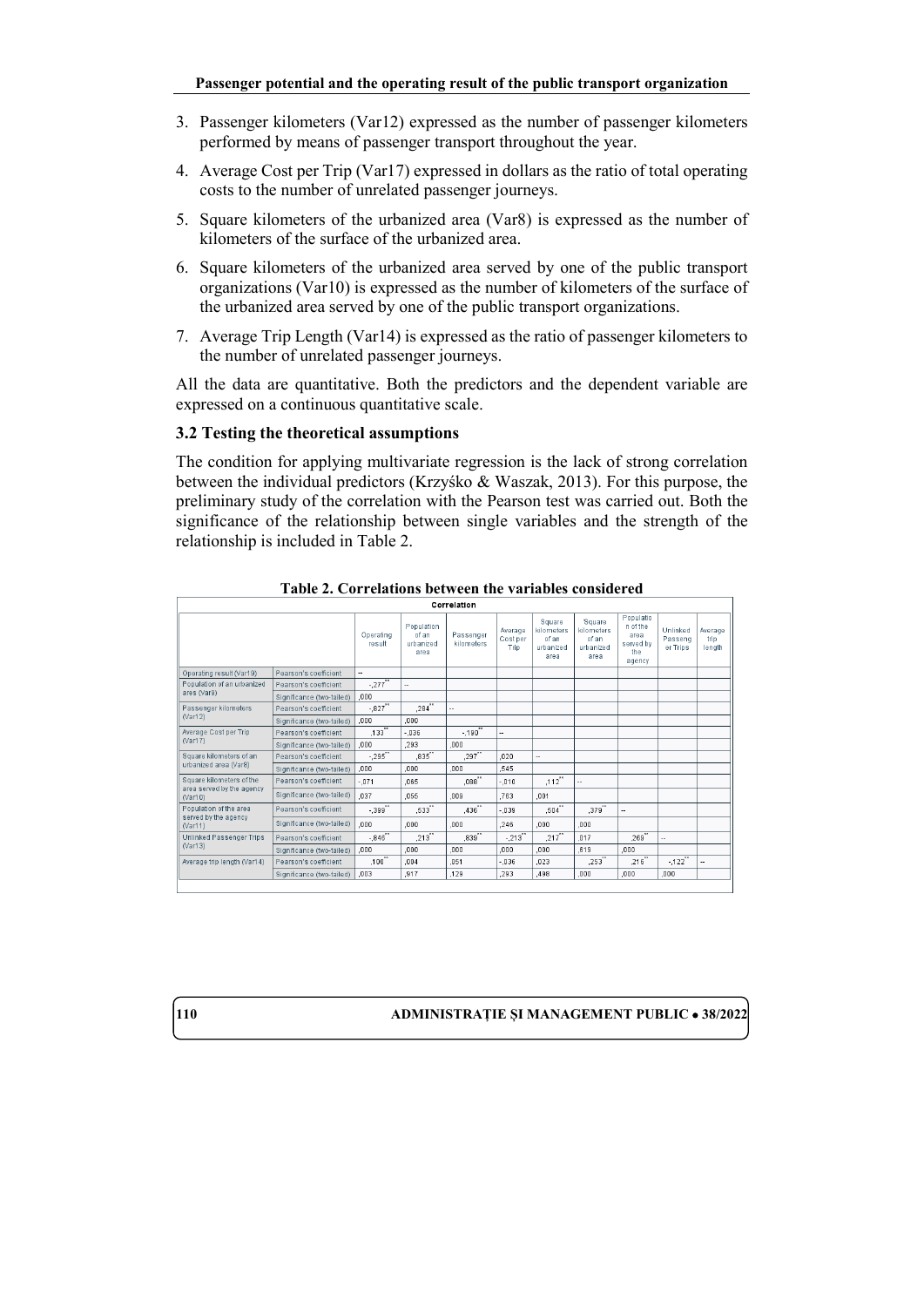Based on the analysis of the correlation between the individual independent variables, i.e., predictors, strong correlations were indicated for the variables, i.e.: Square kilometers of an urbanized area (Var8); Square kilometers of an urbanized area served by the agency (Var10) and Population of the area by the agency (Var11), for which  $r > 0.4$ . The strong mutual relationship between these variables excludes them from further study. At the same time, the predictor Average Trip Length (Var14) is very weakly correlated with the dependent variable, therefore, it was also removed from the further analysis. All the other analyzed predictors, i.e.: Var9, Var12, Var13, and Var17 are significantly correlated with the dependent variable Y (Operating results – Var19) and weakly with each other, which fulfills the conditions for conducting the process of the multivariate regression analysis.

The results of the multivariate regression analysis carried out using the input method began with the summary of the average value of the individual variables (Table 3).

| Variables                       | Average value                     |
|---------------------------------|-----------------------------------|
| Passenger kilometers            | 20.46 million km                  |
| <b>Unlinked Passenger Trips</b> | 2.21 million passengers           |
| Population of an urbanized area | 1.88 million people               |
| Average Cost per Trip           | $28 \frac{\text{S}}{\text{trip}}$ |
| Operating result                | $$-18.14$ million                 |

**Table 3. Average values of the variables studied** 

The obtained information indicates that the average number of kilometers performed by passengers in the analyzed period amounted to over 20 million. More than 2 million passengers used public transport at that time, and the average level of the population was 1.88 million people. The average unit travel costs amounted to \$28. The average financial result was \$18 million on average, and it was negative. This means that a significant proportion of organizations that deal with providing collective public transport suffer a financial loss. In total, these are ten different organizations, among which on average only two organizations record operating profits, i.e.: University (A) and Private-For-Profit Corporation (B). For the other organizations, i.e.: MPO, COG or Other Planning Agency (C); Private Provider Reporting on Behalf of a Public Entity (D); Private-Non-Profit Corporation (E); City, County or Local Government Unit or Department of Transportation (F); State Government Unit or Department of Transportation (G); Independent Public Agency or Authority of Transit Service (H); Other Publicly-Owned or Privately Chartered Corporation (I) and Subsidiary Unit of a Transit Agency, Reporting Separately (J), it is a loss. The graphical presentation of the operating result for organizations providing public transport services is illustrated in Figure 2.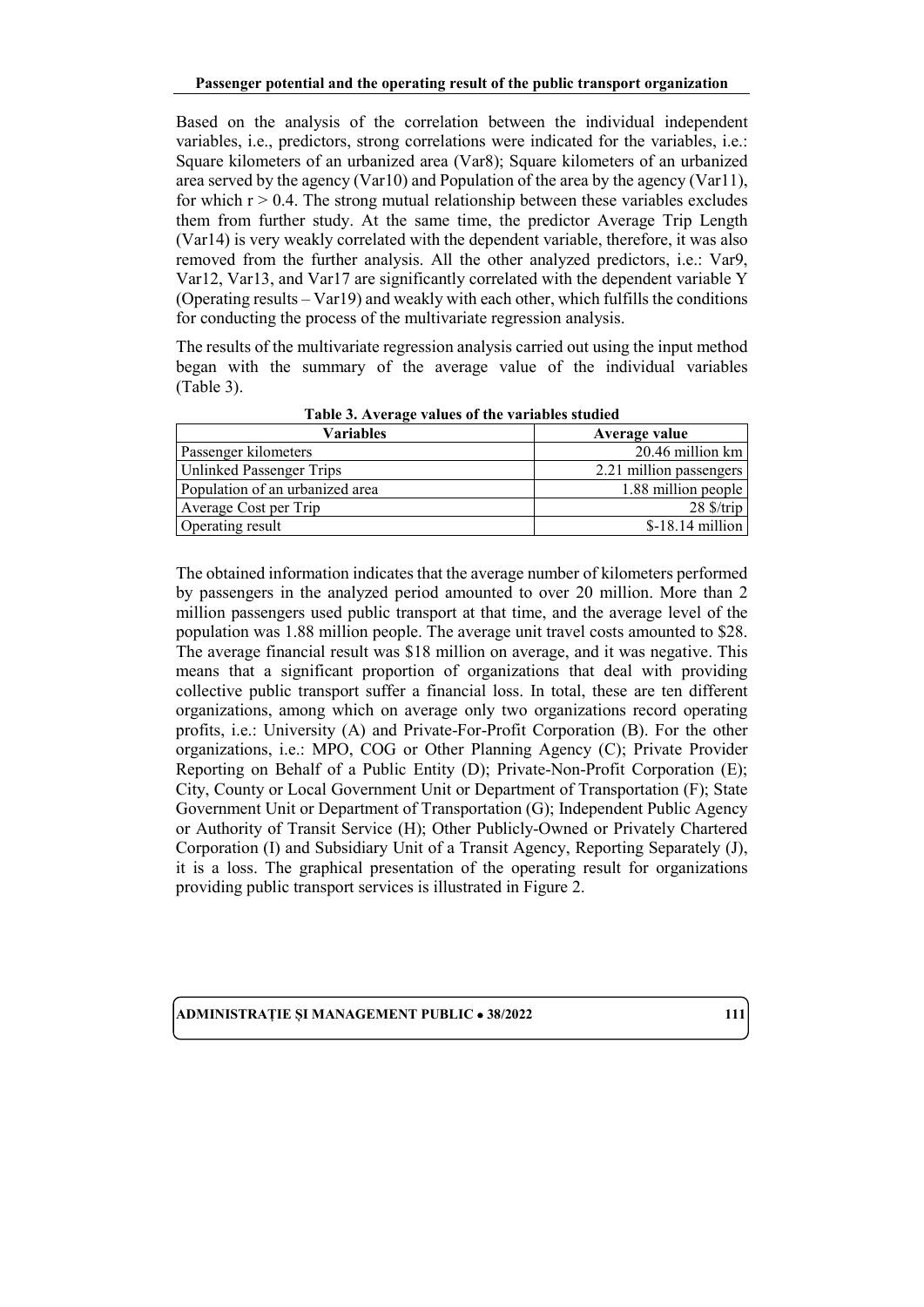

**Figure 2. The average level of the operating result broken down** 

#### **3.3 Modelling predictions for the operating result**

According to the assumption of the hierarchical regression (like Radkiewicz  $\&$ Zieliński, 2010), the variables will be introduced into the model in the selected order, according to the strength of the relationship with the dependent variable. Therefore, the order of introducing the variables into the model is the following: i.e.: Var13 for r=0.846; Var12 for  $r = 0.827$ ; Var9 for  $r = 0.277$  and Var17 for  $r = 0.133$ . Table 4 summarizes the independent variables selected for the analysis with the order of their introduction to the model broken down by the impact on the dependent variable. In the case of the hierarchical analysis with four predictors, the summary of the four models will be obtained (Table 4).

| Model | Variables introduced                   | Method       |
|-------|----------------------------------------|--------------|
|       | Passenger kilometers (Var12)           | Introduction |
|       | Unlinked Passenger Trips (Var13)       | Introduction |
|       | Population of an urbanized area (Var9) | Introduction |
|       | Average Cost per Trip (Var17)          | Introduction |

**Table 4. The variables introduced into the model**

The results in Table 5 indicate that the first of them is the same as in the case of simple regression. In turn, each subsequent one shows whether adding another predictor significantly improved the accuracy of prediction. Therefore, the most relevant part of the analysis is the results for step 4, in which the total impact of all the predictors on the dependent variable is analyzed.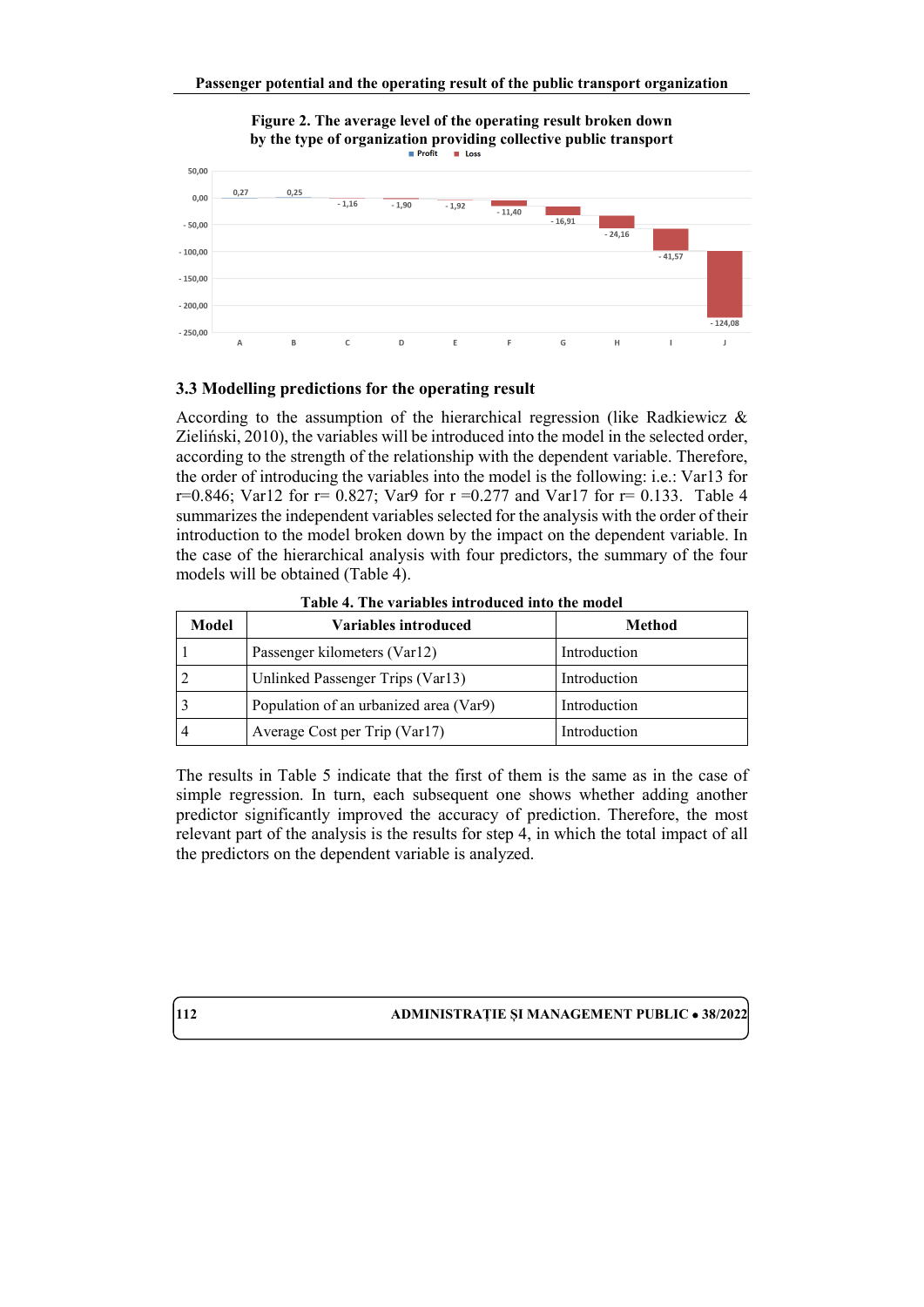|       |       |                |                     |                    | <b>Change statistics</b> |     |     |                                     |
|-------|-------|----------------|---------------------|--------------------|--------------------------|-----|-----|-------------------------------------|
| Model | R     | $\mathbf{R}^2$ | Cor. R <sup>2</sup> | R-square<br>change | F of the<br>change       | df1 | df2 | <b>Change F</b><br>significan<br>ce |
|       | 0.846 | 0.716          | 0.715               | 0.716              | 23.88                    |     | 875 | < 0.01                              |
|       | 0.873 | 0.762          | 0.761               | 0.046              | 16.68                    |     | 874 | < 0.01                              |
| 3     | 0.875 | 0.765          | 0.765               | 0.003              | 12.52                    |     | 873 | < 0.01                              |
| 4     | 0.876 | 0.768          | 0.767               | 0.003              | 10.27                    |     | 872 | .001                                |

**Table 5. The model – the summary step by step**

The first value  $R = 0.846$  corresponds to the strength of the correlation with one predictor, in turn, the other Rs inform the strength of the multiple correlations and describe the degree of the linear relationship between two variables – the dependent variable and the other, which is the linear combination of the predictors calculated according to the formula (2) (Bedyńska & Brzezicka, 2007):

$$
R = \sqrt{M + \beta_1 r_{x1} + \beta_2 r_{x2} + \dots + \beta_k r_{xk}}
$$
 (2)

where β stands for standardized regression coefficients

r – coefficients of the correlation of the predictor with the dependent variable.

The value of the corrected  $\mathbb{R}^2$  in the second step was 0.761 and it means an increase in  $\mathbb{R}^2$  by 0.046, i.e., by 6%. Adding the second predictor significantly improved the prediction, since the value of the F test  $(2.874) = 16.68$ ; p <0.001. The value of the F test  $(3.873) = 12.52$ ; p <0.001 means that adding the third predictor was statistically significant. Also, adding the fourth predictor significantly improved the prediction of the model, since F (4.872) = 10.27; p <0,001. The R<sup>2</sup> value, close to one, means a good fit to the model, due to which it is possible to explain the variability of the phenomenon at the level of at least 70%.

|   | Model      | Sum of squares | df             | Mean square | $\mathbf F$ | Significance |
|---|------------|----------------|----------------|-------------|-------------|--------------|
| 1 | Regression | 138.000        |                | 138.00      | 22.881      | < 0.01       |
|   | Residual   | 55.000         | 875            | 9.900       |             |              |
|   | Total      | 194.000        | 876            |             |             |              |
| 2 | Regression | 147.000        | $\overline{2}$ | 739.000     | 23.215      | < 0.01       |
|   | Residual   | 46.000         | 874            | 5.100       |             |              |
|   | Total      | 194.000        | 876            |             |             |              |
| 3 | Regression | 148.000        | 3              | 495.000     | 24.283      | < 0.01       |
|   | Residual   | 45.000         | 873            | 5.600       |             |              |

**Table 6. The analysis of variance**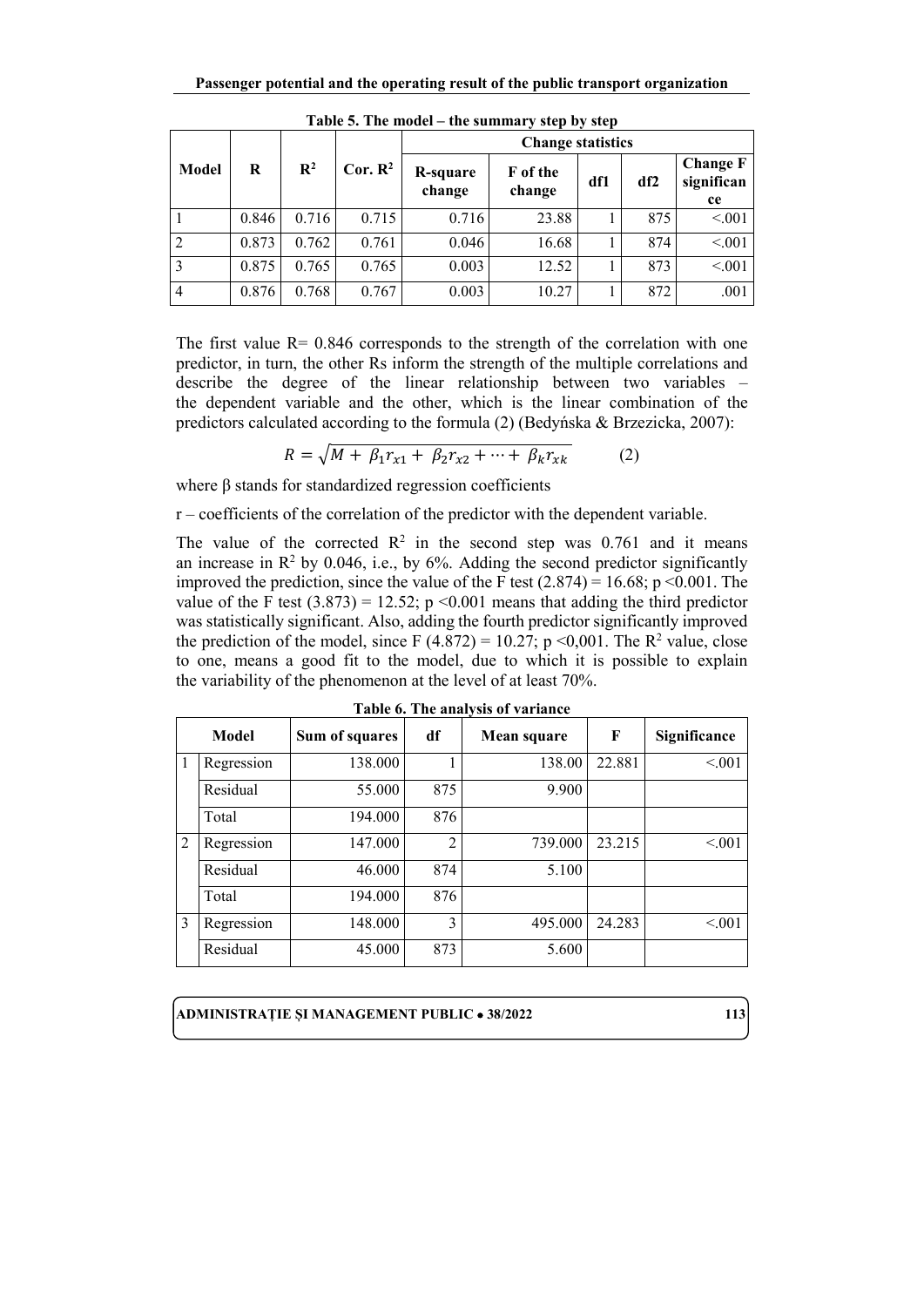**Passenger potential and the operating result of the public transport organization**

| Model |            | Sum of squares | df  | Mean square | F      | Significance |
|-------|------------|----------------|-----|-------------|--------|--------------|
|       | Total      | 194.000        | 876 |             |        |              |
|       | Regression | 149.000        |     | 372.000     | 23.097 | < 0.01       |
|       | Residual   | 45.000         | 872 | 5.400       |        |              |
|       | Total      | 194.000        | 876 |             |        |              |

Based on Table 6, it is possible to observe that the model with four predictors explains more variance than the model with one predictor. The value of the F statistics for the model is F  $(4.875) = 23.097$ ; p < 0.001. This means that the model significantly explains the variability of the operating results of organizations dealing with collective public transport. To verify the predicted values of the regression coefficients for both predictors, the values of the coefficients in Table 7 should be read.

| Model          |                  | Non-standardized coefficients |                     | <b>Standardized</b><br>coefficients | t         | p       |  |
|----------------|------------------|-------------------------------|---------------------|-------------------------------------|-----------|---------|--|
|                |                  | B                             | <b>Stand.</b> error | <b>Beta</b>                         |           |         |  |
| $\mathbf{1}$   | (Interce)<br>pt) | -5613527.414                  | 88884.864           |                                     | $-6.316$  | < 0.01  |  |
|                | Var13            | 5.654                         | 0.120               | $-0.846$                            | $-46.946$ | < 0.001 |  |
| $\overline{2}$ | (Interce<br>pt)  | -4284791.038                  | 82021.018           |                                     | $-5.224$  | < 0.01  |  |
|                | Var13            | $-3.438$                      | 0.203               | $-0.514$                            | $-16.959$ | < 0.01  |  |
|                | Var12            | $-0.305$                      | 0.023               | $-0.395$                            | $-13.026$ | < 0.001 |  |
| $\overline{3}$ | (Interce)<br>pt) | -2721121.343                  | 92695.076           |                                     | $-2.936$  | .003    |  |
|                | Var13            | $-3.472$                      | 0.202               | $-0.520$                            | $-17.221$ | < 0.01  |  |
|                | Var12            | $-0.288$                      | 0.024               | $-0.374$                            | $-12.153$ | < 0.001 |  |
|                | Var9             | $-0.967$                      | 0.273               | $-0.061$                            | $-3.539$  | < 0.01  |  |
| $\overline{4}$ | (Interce)<br>pt) | -15320.880                    | 125005.842          |                                     | $-0.012$  | .990    |  |
|                | Var13            | $-3.537$                      | 0.202               | $-0.529$                            | $-17.547$ | < 0.01  |  |
|                | Var12            | $-0.290$                      | 0.024               | $-0.376$                            | $-12.288$ | < 0.001 |  |
|                | Var9             | $-0.954$                      | 0.272               | $-0.060$                            | $-3.510$  | < 0.001 |  |
|                | Var17            | $-9.030$                      | 2.478               | $-0.054$                            | $-3.206$  | .001    |  |

**Table 7. Estimating the coefficients of the regression model** 

To predict the operating results based on the successively introduced independent variables, i.e.: Unlinked Passenger Trips; Passenger kilometers, Population of an urbanized area, and Average Cost per Trip, the hierarchical regression analysis was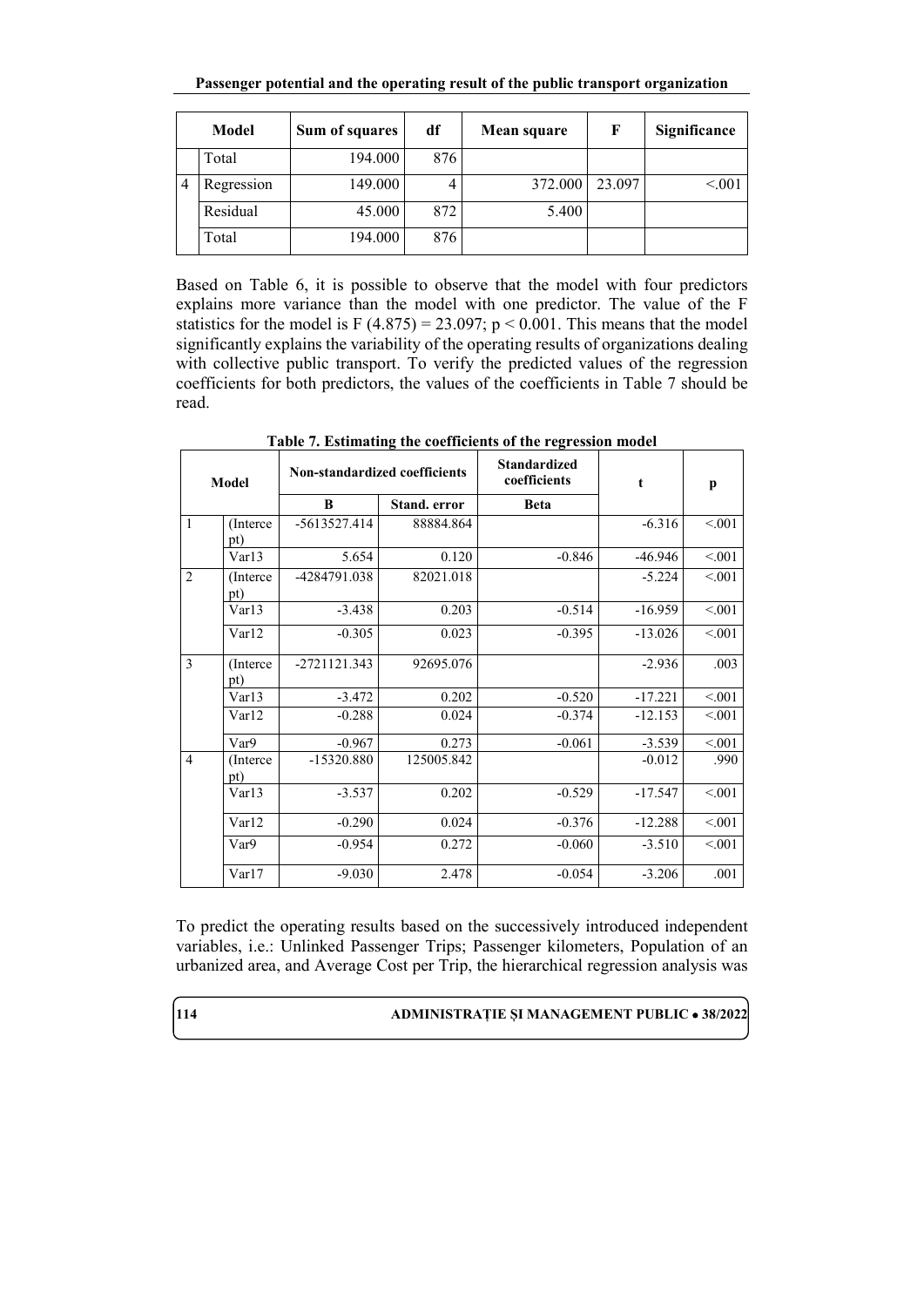carried out. These factors relating to the demand side of public transport services constitute a certain type of passenger potential.

The assumed model, considering four predictors (Table 7), significantly better predicts the operating results of public transport organizations, which is indicated by the  $R^2$  change (change = 0.052, i.e., by 7.2% and p < 0.001). The model turned out to be a good fit for the F data  $(4; 872) = 10.27$ ; p < 0.001. All the predictors allow for a significant prediction of the dependent variable, whereas Unlinked Passenger Trips (beta =  $-0.529$ ; p  $\leq 0.001$ ) is a stronger predictor than Passenger kilometers (beta = -0.376; p <0.001), which, in turn, is a stronger predictor than Population of an urbanized area (beta =  $-0.060$ ;  $p < 0.001$ ), and this, in turn, is stronger than Average Cost per Trip (beta =  $-0.054$ ; p < 0.001). This model (3) can be written as:

**Yi**= -15320.880 – 3.537 Unlinked Passenger Trips – 0.290 Passenger kilometers -

0.954 Population of an urbanized area – 9.030 Average Cost per Trip (3)

The intercept at the level of -15320,880 does not change depending on the change in the predictor, which means that the lack of the impact of the factors considered amounts to lose a generation in public transport organizations at the level of about \$15 thousand. This value is significantly different from zero, which is indicated by the t-test result  $(875) = -6.316$ ; p < 0.001.

#### **4. Research results and discussion**

The conducted analysis of the hierarchical multivariate regression made it possible to determine whether the introduced predictors are related to the dependent variable as well as what their strength and direction of this relationship is. The level of the operating results is mostly influenced by Unlinked Passenger Trips, Passenger kilometers, Population of an urbanized area and Average Cost per Trip. These predictors explain the variability of the operating result of public transport organizations in over 76%. Since the vast majority of organizations in the study recorded losses in the last analyzed year, the results should be interpreted in relation to this. At the same time, the relationship between the operating result and the individual predictors is negative. This means that a decline in the number of passengers, the kilometers performed by them or a decrease in the population of the region will increase the level of loss, i.e., the difference in the operating result understood as the difference between revenues from fares and operating costs from transport operations. The loss was recorded in almost all the cases of the considered types of organizations. This means that the decline in the level of the individual external factors named in this study as the passenger potential decreases the level of potential revenues from fares. Therefore, when planning the operations of collective public transport, it is crucial to pay attention primarily to the number of passengers and the number of kilometers performed by them using public transport.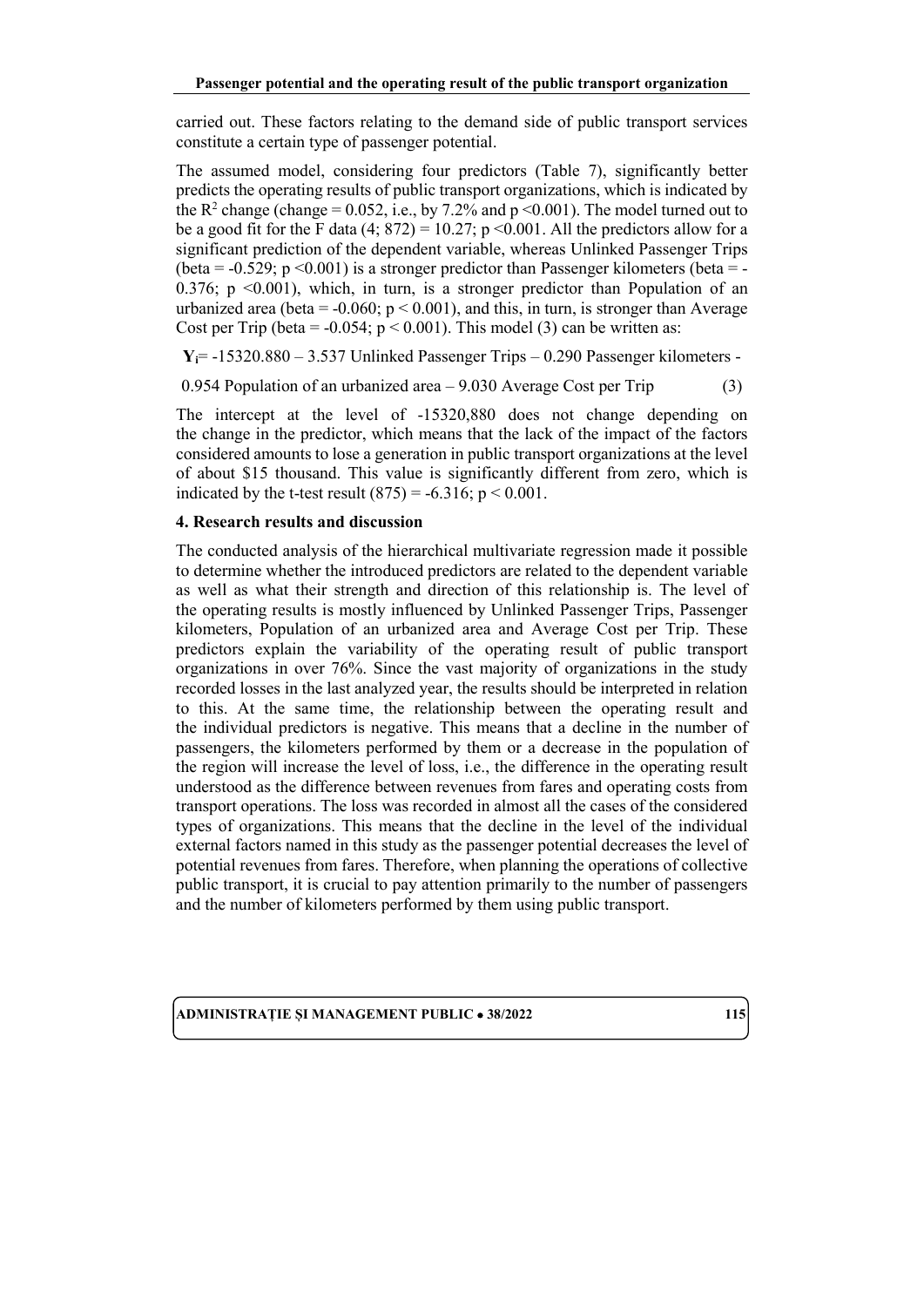# **5. Conclusions**

Public transport systems are currently operating with different deficits. In addition to fares borne by travelers, all the other operating and maintenance costs are covered mainly by the public sector budget. Managing public transport, due to the population density of the country and the misconception that it is primarily intended for the poorer part of the society increases financial losses. However, the population of the urbanized area, number of passengers, or number of their journeys currently constitute the dominant external factors that affect the operating results of collective public transport entities.

Due to environmental and economic aspects, public transport requires the support and the change in its management so as to involve an increasing number of people from urbanized areas and with the largest population. The losses suffered by the entities providing public transport services can be mitigated by applying incentives to passengers by promoting the benefits of collective transport visible in the environmental protection. Moreover, the policy of tariffs and charges for single and multiple-use tickets also requires modification. An important aspect is also participation in events that require transport services. Furthermore, indicating the factors of the impact of passenger potential on the profitability of transport organizations may be used in further studies to analyze the profitability threshold for passenger journeys in the areas with the specific population.

### **Authors Contributions**

The author/authors listed have made a substantial, direct, and intellectual contribution to the work and approved it for publication.

### **Conflict of Interest Statement**

The authors declare that the research was conducted in the absence of any commercial or financial relationships that could be construed as a potential conflict of interest.

# **References**

- Alexopoulos, E. C. (2010). Introduction to Multivariate Regression Analysis. *Hippokratia 14(1),* 23-8.
- Andrei, L., Luca, O. (2022). Towards a sustainable mobility development in Romanian cities. a comparative analysis of the sustainable urban mobility plans at the national level. *Management Research and Practice*, 14(1), March, 30-40.
- Androniceanu, A., Georgescu, I., & Kinnunen, J. (2022). Public administration digitalization and corruption in the EU member states. A comparative and correlative research analysis. *Transylvanian Review of Administrative Sciences*, No. 65 E, February, 5-22.
- Ardila-Gomez, A., and & Ortegon-Sanchez, A. (2016). Sustainable Urban Transport Financing from the Sidewalk to the Subway. *2016 International Bank for Reconstrucion and Development*.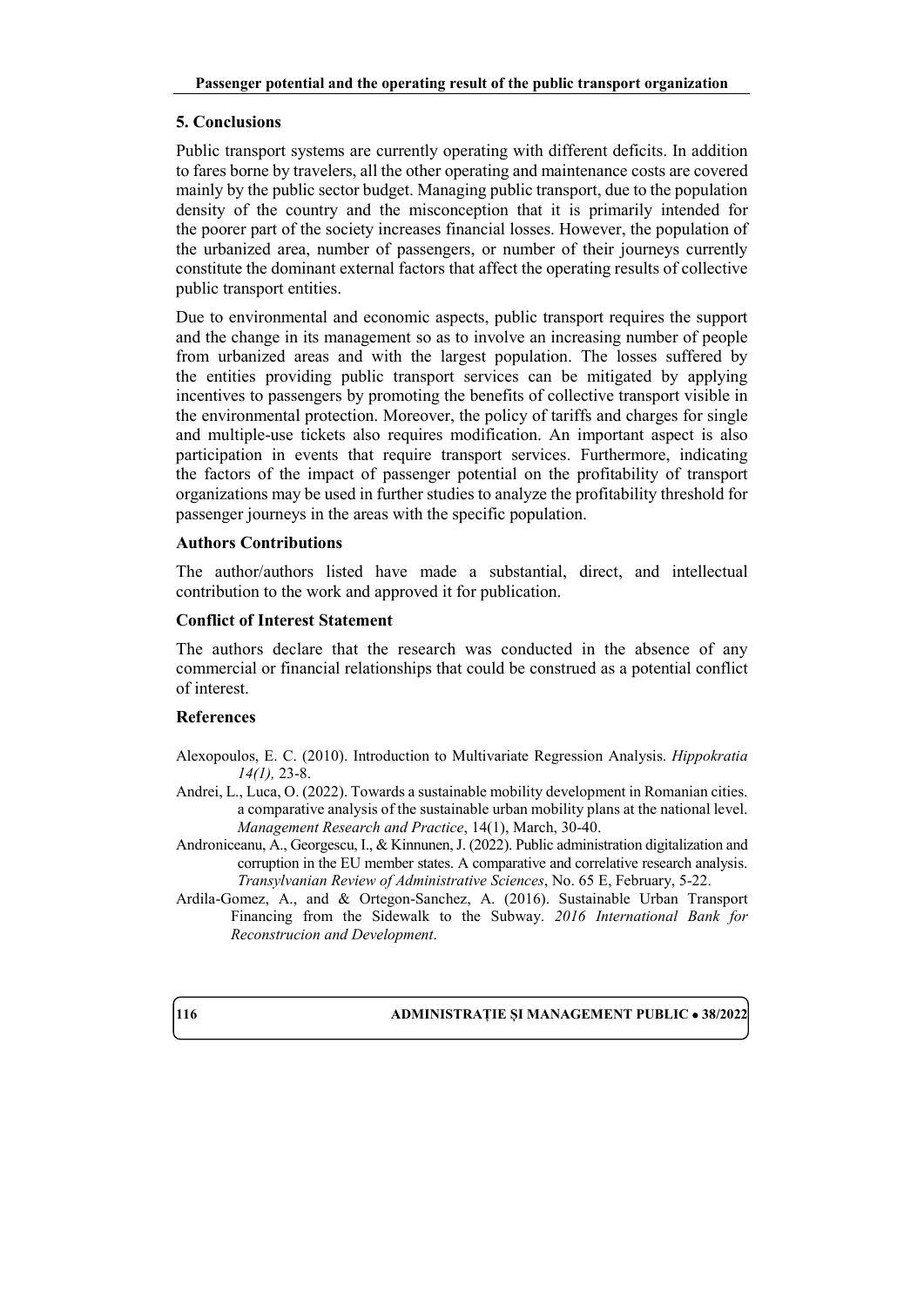- Attila, B., and Csete, M. (2015). Sustainability indicators in assessing urban transport systems. *Periodica Polytechnica. Transportation Engineering* 43(3), 138-145, doi: 10.3311/PPtr.7825
- Bayar, Y., Remeikiene, R., Androniceanu, A., Gaspareniene, L., & Jucevicius, R. (2020). The shadow economy, human development and foreign direct investment inflows. *Journal of Competitiveness*, 12(1), 5-21. Doi: [https://doi.org/10.7441/](https://doi.org/10.7441/%0bjoc.2020.01.01) [joc.2020.01.01](https://doi.org/10.7441/%0bjoc.2020.01.01)
- Basso, L., and Silva, H.S. (2014), Efficiency and substitutability of transit subsidies and other urban transport policies. *American Economic Journal: Economic Policy,* 6(4*)*, 1-33.
- Bedyńska, S., and Brzezicka, A. (2007). Statystyczny drogowskaz. Praktyczny poradnik analizy danych w naukach społecznych na przykładach z psychologii, Wydawnictwo Academica, Warszawa.
- Berezny, R., and Konecny, V. (2017). The impact of the quality of transport services on passenger demand in the suburban bus transport. *Procedia Engineering,* 192, 40-45, doi: 10.1016/j.proeng.2017.06.007.
- Boschman, E. & Kwan, M.P. (2008). Towards socially sustainable urban transportation: Progress and potential. *International Journal of Sustainable Transportation*. 2, 138-157.
- Chen, J., Lu Y. & Cui M. (2018). Estimating alighting stops of smart card public transportation passengers based on travel patterns. *Journal of Xi'an University of Architecture & Technology (Natural Science Edition),* 50(1*)*, 23-29, doi:10.15986/j.1006-7930.2018.01.005.
- Chen Kwan, S., and Hisham Hashima J. (2016). A review on co-benefits of mass public transportation in climate change mitigation. *Sustainable Cities and Society,* 22, 11-18.
- Delbosc, A., and Currie, G. (2011). Transport problems that matter—Social and psychological links to transport disadvantage. *Journal of Transport Geography,* 19*,* 170-178, doi: 10.1016/j.jtrangeo.2010.01.003
- Holmgren, J. (2014). A strategy for increased public transport usage—The effects of implementing a welfare maximizing policy. *Research in Transportation Economics,*  48, 221–226, doi.org/10.1016/j.retrec.2014.09.046.
- Hörcher, D. & Tirachini A. (2021). A review of public transport economics. *Economics of Transportation,* 25, 1-34, doi.org/10.1016/j.ecotra.2021.100196.
- Janovská, K., Vozňáková, I., Orlíková, L. & Tománek P. (2021). The efficiency of providing public services in transport. *Administratie si Management Public,* 37, 60-73, doi: 10.24818/amp/2021.37-04.
- Konečny, V., Berežny, R., Kostolna, M. & Saradín P. (2018). Comparative Analysis of the Importance of the Requirements of Passengers and Evaluating the Quality of Air and Bus Transport. *MATEC Web of Conferences,* 236, doi: 10.1051/ matecconf/201823602006
- Kral, P., Janoskova, K. & Kliestik, T. (2018). Key determinants of the public transport user's satisfaction. *Administratie si Management Public,* 31*,* 36-51, doi: 10.24818/amp/2018.31-03
- Krzyśko, M., and Waszak, Ł. (2013). Functional canonical correlation analysis for functional data. *Biometrical Letters,* 50(2), 95-105, doi.org/10.18778/0208-6018.325.12
- Maria, X., and Silveira, S. (2017). On the road to fossil-free public transport: The case of Swedish bus fleets. *Energy Policy* 100(1), 397-412, doi: 10.1016/j.enpol. 2016.02.024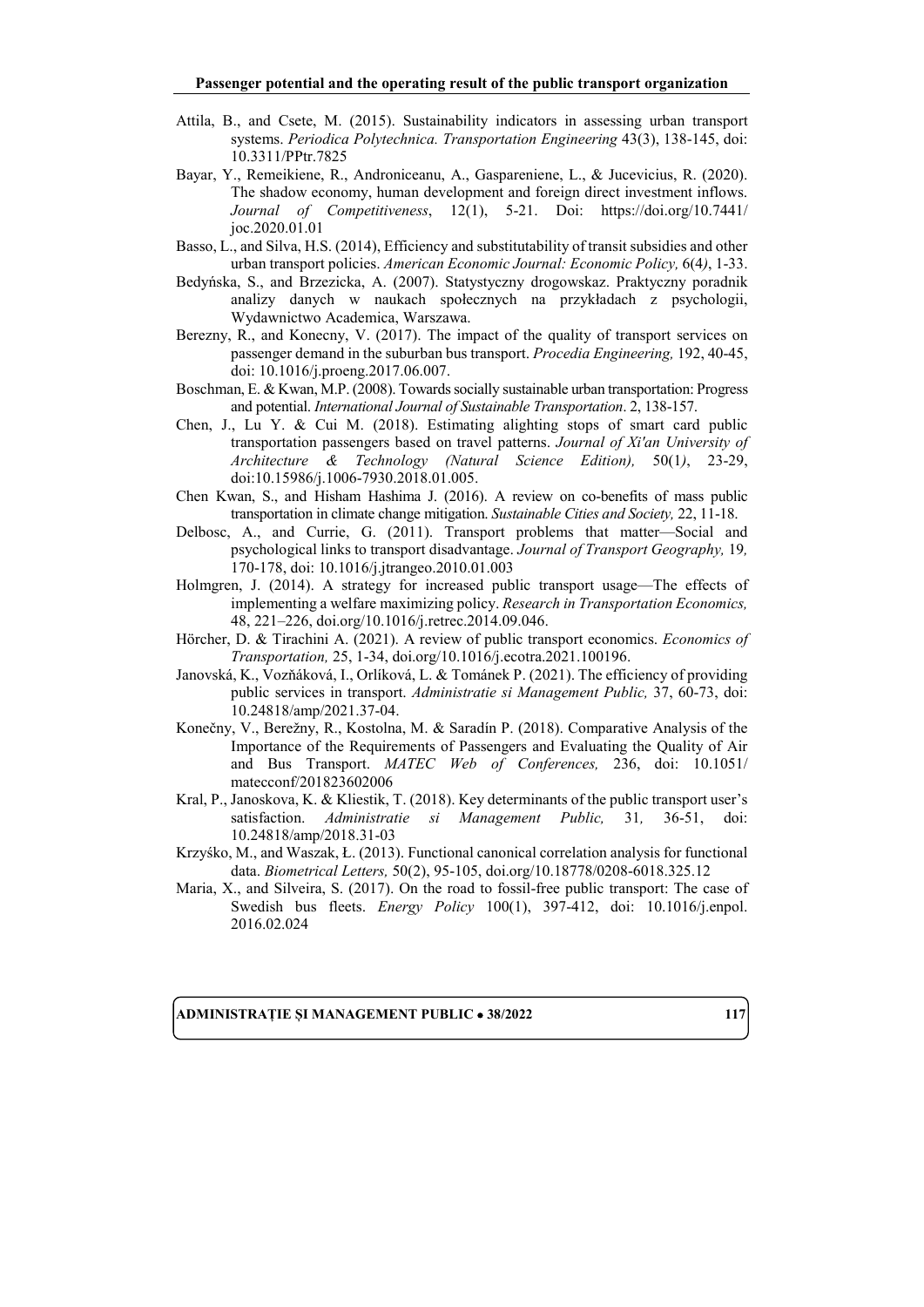- Martinez, L.M., and Viegas, J.M. (2017). Assessing the impacts of deploying a shared selfdriving urban mobility system: An agent-based model applied to the city of Lisbon, Portugal. *International Journal of Transportation Science and Technology,* 6*,* 13-27, doi.org/10.1016/j.ijtst.2017.05.005
- Mishchuk, H., Samoliuk, N. & Bilan Y. (2019). Measuring social justice in the light of effectiveness of public distributive policy. *Administratie si Management Public,* 32, 63-76, doi: 10.24818/amp/2019.32-05
- Noja, G.G., Cristea, M., Thalassinos, E. & Kadłubek, M. (2021). Interlinkages between Government Resources Management, Environmental Support, and Good Public Governance. Advanced Insights from the European Union. *Resources,* 10 (5*),* 41. https:// doi.org/10.3390/resources10050041
- NTD Data,<https://www.transit.dot.gov/ntd/ntd-data> (access: 03.03.2022)
- Oliinyk, O., Bilan, Y., Mishchuk, H., Akimov, O. & Vasa, L. (2021). The Impact of migration of highly skilled workers on the country's competitiveness and economic growth. *Montenegrin Journal of Economics,* 17(3), 7-19, doi: 10.14254/1800-5845/2021.17-3.1
- Pawlasova, P. (2015). The factors influencing satisfaction with public city transport: A structural equation modeling approach. *Journal of Competitiveness,* 7(4*),* 18-32, doi: 10.7441/joc.2015.04.02
- Poliak, M., Hammer, J., Reuter, N. & Poliakova, A. (2018). The impact of the transport route on the cost of the transfer. *2018 XI International Science-Technical Conference Automotive Safety*, 1-6, doi: 10.1109/AUTOSAFE.2018.8373319
- Poliak, M., Semanova, S., Mrinikova, M., Kamoackova, L. & Simurkova P. (2017). Financing public transport services from public funds. *Transport Problems* 12(4), 61-72, doi: 10.20858/tp.2017.12.4.6
- Radkiewicz, P. & Zieliński, M. (2010). Hierarchical linear models their advantages and reasons for application. *Psychologia Społeczna,* 14*,* 217-233.
- Ryley, T.J., Stanley, P.A., Enoch, M.P., Zanni, A.M. & Quddus M.A. (2014). Investigating the contribution of demand responsive transport to a sustainable local public transport system. *Research in Transportation Economics,* 48*,* 364-372, doi: 10.1016/j.retrec.2014.09.064
- Sałek, R. (2021). The Importance of Telematic Information and Logistics Indicators for the Management of the Quality of Transport Services. *Production Engineering Archives,* 27(3), 176-183, doi: 10.30657/pea.2021.27.23
- Setamanit, S. (2019). Improving transportation contract management using simulation. *Polish Journal of Management Studies,* 20(2)*,* doi: 10.17512/pjms.2019.20.2.39
- Shen, W., Xiao, W. & Wang, X. (2016). Passenger satisfaction evaluation model for Urban rail transit: A structural equation modeling based on partial least squares. *Transport Policy,* 46, 20-31, doi.org/10.1016/j.tranpol.2015.10.006
- Stjernborg, V., and Mattisson O. (2016). The Role of Public Transport in Society—A Case Study of General Policy Documents in Sweden. *Sustainability, 8,* 1120, doi:10.3390/su8111120
- Szołtysek, J. (2009). Podstawy logistyki miejskiej. Wydanie drugie. Wydawnictwo Akademii Ekonomicznej w Katowicach. Katowice.
- Trippner-Hrabi, J., and Podgórniak-Krzykacz A. (2018). Innovations in Local Public Transport-Significance for the Local Community. *European Spatial Research and Policy,* 25(2), 117-135, doi.org/10.18778/1231-1952.25.2.07